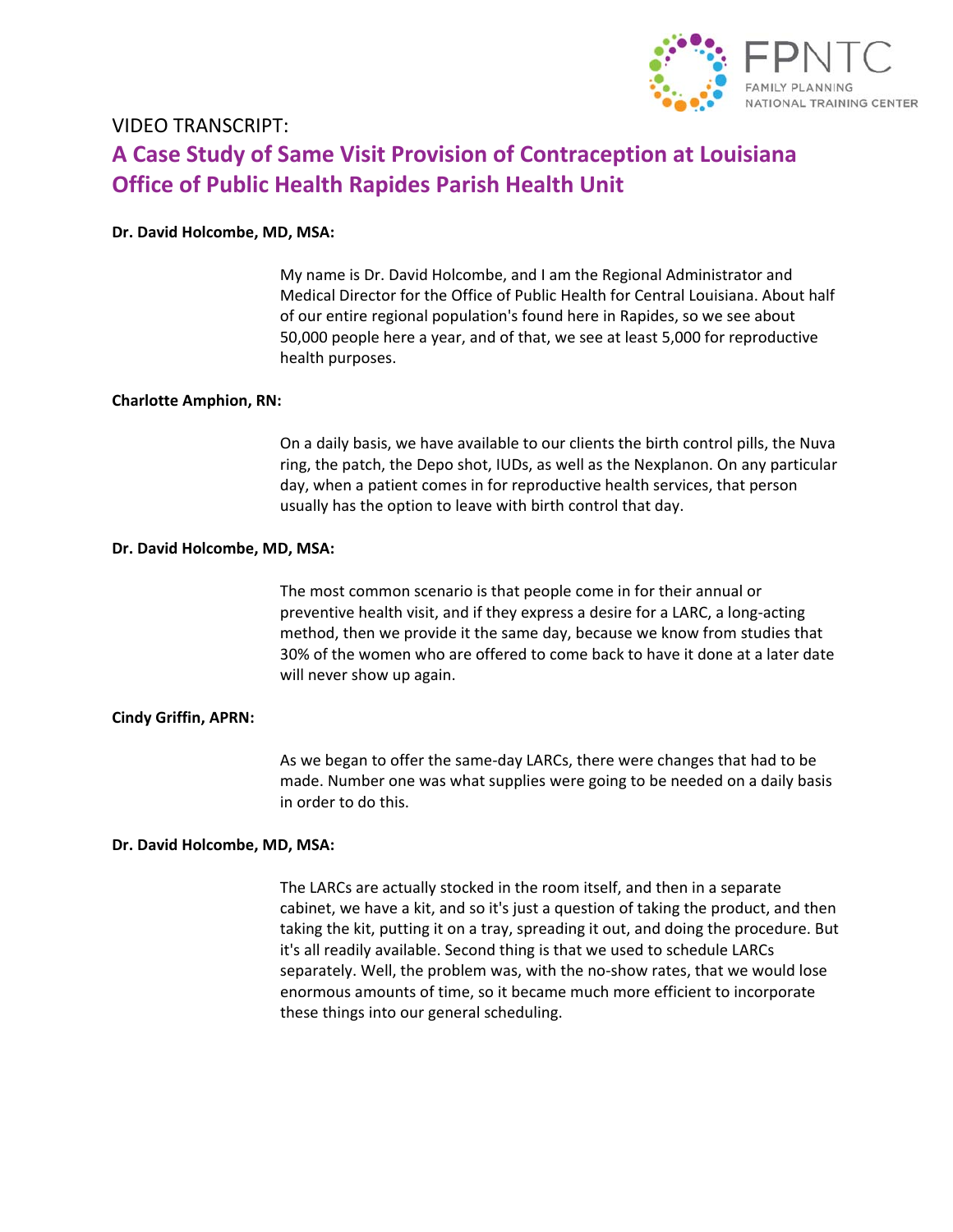### **Cindy Griffin, APRN:**

 The next thing is that you need to have a clinician that is comfortable putting in LARCs. When you've done it quite often, it goes fairly quickly, and you get a process that you can go with the patient, but you have to work at it.

#### **Norma Porter, DNP:**

 On a daily basis, I see between 20 to 25 patients per day, and I'm able to put in, and I usually put in about three to four LARCs per day. And we have got it down to about ... Really, a procedure will only take about extra maybe 10 to 15 minutes.

#### **Dr. David Holcombe, MD, MSA:**

 I think one of the most important things is your leadership has to be committed. They have to view this as a priority, and they have to demonstrate that to the staff, and actually bring them up to the level that they want to do this.

#### **Norma Porter, DNP:**

 At the beginning, I really didn't ... I wasn't sure that we were going to be able to do this with as much ease as we do it now. It seemed like it was something that was going to be very difficult to do, because we had busy, hectic clinics, and I thought to myself that patients were going to be backed up. It was all these things like planning ahead, making sure supplies are there, making sure that the carts are filled before we even start the day. And by doing so, then it helps the flow of clinic, and now we've got it down to a charm.

#### **Cindy Griffin, APRN:**

 For many patients, just the fact that they can walk in, be seen, and walk out the same day with it is amazing. You also have to consider that many of these women that we see work, and so if they have to take an extra day off to come back in to get that method, many times they can't get off, or they forget about their appointment. So they're very satisfied with that.

#### **Yolanda Crawford:**

 When they come in here and we can offer them same‐day service, and they can go home with it, I think it just makes a big difference to them and for us, and then they're going to spread the word around that you can go to the Health Unit and get same‐day service.